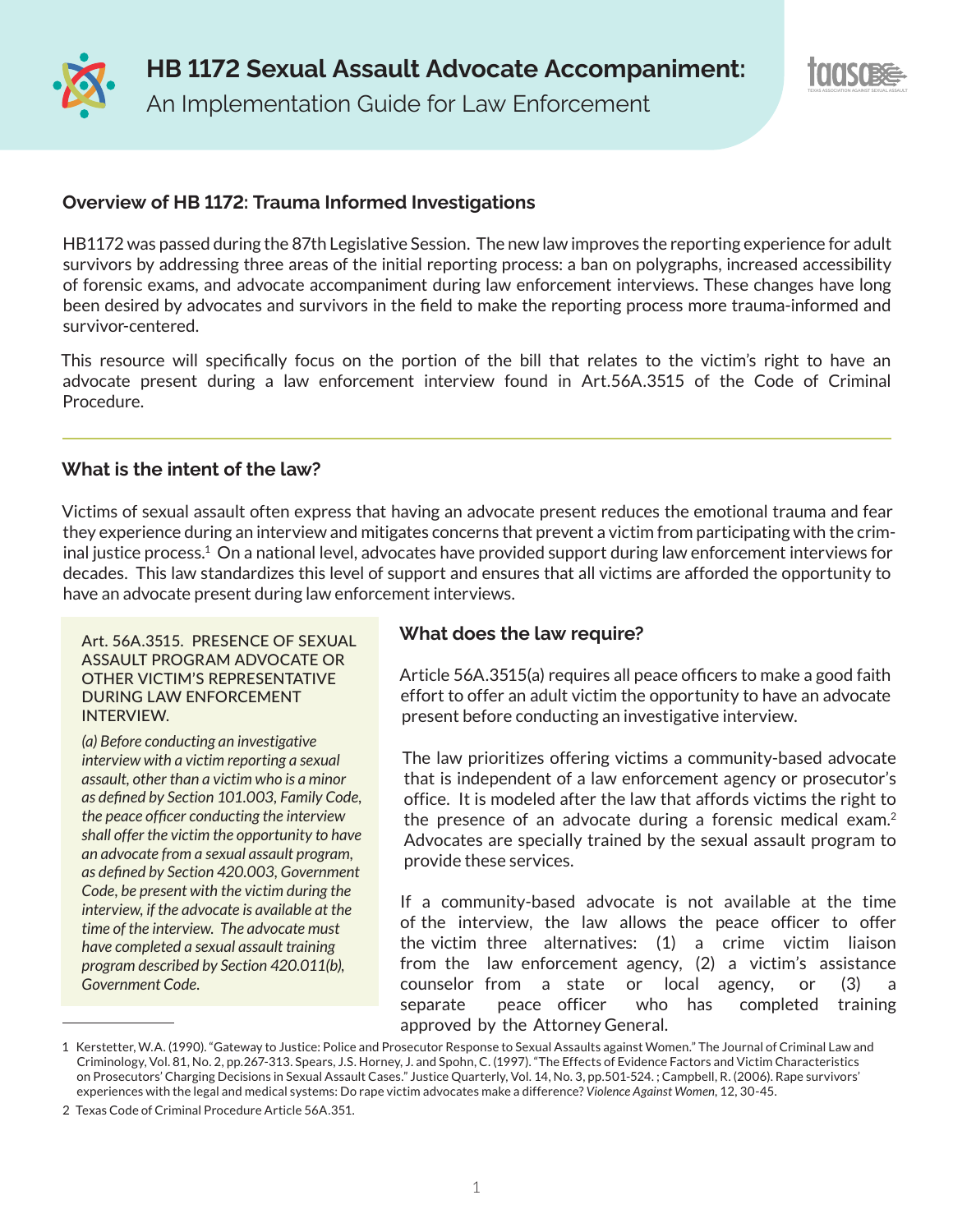*(b) If an advocate described by Subsection (a) is not available at the time of the interview, the peace officer conducting the interview shall offer the victim the opportunity to have a crime victim liaison from the law enforcement agency, a peace officer who has completed a sexual assault training program described by Section 420.011(b), Government Code, or a victim's assistance counselor from a state or local agency or other entity be present with the victim during the interview.*

The advocate may only provide counseling, support services and crime victims' rights information to the victim, and may not interfere with, impede or delay the interview process.

#### **Compliance with HB 1172: A Step by Step Guide**

#### **DEFINITIONS OF KEY TERMS:**

**Advocate:** an employee or volunteer of a Sexual Assault Program that has completed a sexual assault training program certified by the attorney general; a community-based advocate.

**Crime Victim Liaison (CVL):** a victim representative that works for or is directly affiliated with a law enforcement agency; a system-based advocate.

**Investigative Interview:** A follow-up interview typically conducted by a detective or investigator after the initial report is taken.

**Sexual Assault Program (SAP):** a local public or private nonprofit corporation, independent of a law enforcement agency or prosecutor's office, that is operated as an independent program or as part of a municipal, county, or state agency and that provides the following minimum services to adult survivors of stranger and non-stranger sexual assault: a 24-hour crisis hotline, crisis intervention, public education, advocacy and medical and legal accompaniment.

**Sexual Assault Training Program (SATP):** a program provided by Sexual Assault Programs that have received the Office of the Attorney General (OAG) certification.

- This training is NOT provided by the OAG. The OAG certifies the SAP's training and the SAP offers the training periodically for their advocates and volunteers.
- The SATP involves classroom instruction, and on-the-job training and supervision. The SAP providing the training monitors course attendance and completion, and it is at their discretion to accommodate individuals from outside organizations.
- Completing the SATP training does not certify an individual as a sexual assault advocate. The training program itself is certified.

**Victim's Assistance Counselor (VAC):** includes both Victim Assistance Coordinators who work at a prosecutor's office, as well as Victim Assisstance Counselors who work with the Texas Department of Public Safety; a system-based advocate.

**Step 1: Determine if there is a Sexual Assault Program (SAP) in your community.**

- You are required to offer an advocate from a SAP first. SAP advocates are specially trained to provide crisis intervention and counseling to sexual assault victims, and their private conversations with survivors are protected and privileged communications, which encourages a survivor's continued participation in the investigation process.
- $\bullet$  If you are unfamiliar with existing SAPs in your community, contact TAASA for additional referrals and assistance.

#### **Step 2: If there are no SAPs in your community, determine which CVLs or VACs might be appropriate alternatives.**

● Since CVLs and VACs typically receive specialized training for assisting victims and should already exist within the agency's current infrastructure, they should be the secondary option utilized if a SAP advocate is unavailable.

#### **Step 3: If there are no SAPs, CVLs or VACs available**, **consider coordinating SATP training for at least one peace officer in your agency.**

- $\bullet$  After making a good faith effort to offer a victim the presence of a SAP advocate or CVL/VAC, the peace officer may offer a specially trained peace officer to serve in place of an advocate, if the agency has personnel that meets these qualifications.
- $\bullet$  The peace officer serving in this capacity must have completed the full SATP training approved by the attorney general's office.
- $\bullet$  The victim ultimately has the right to decide if they want this alternative.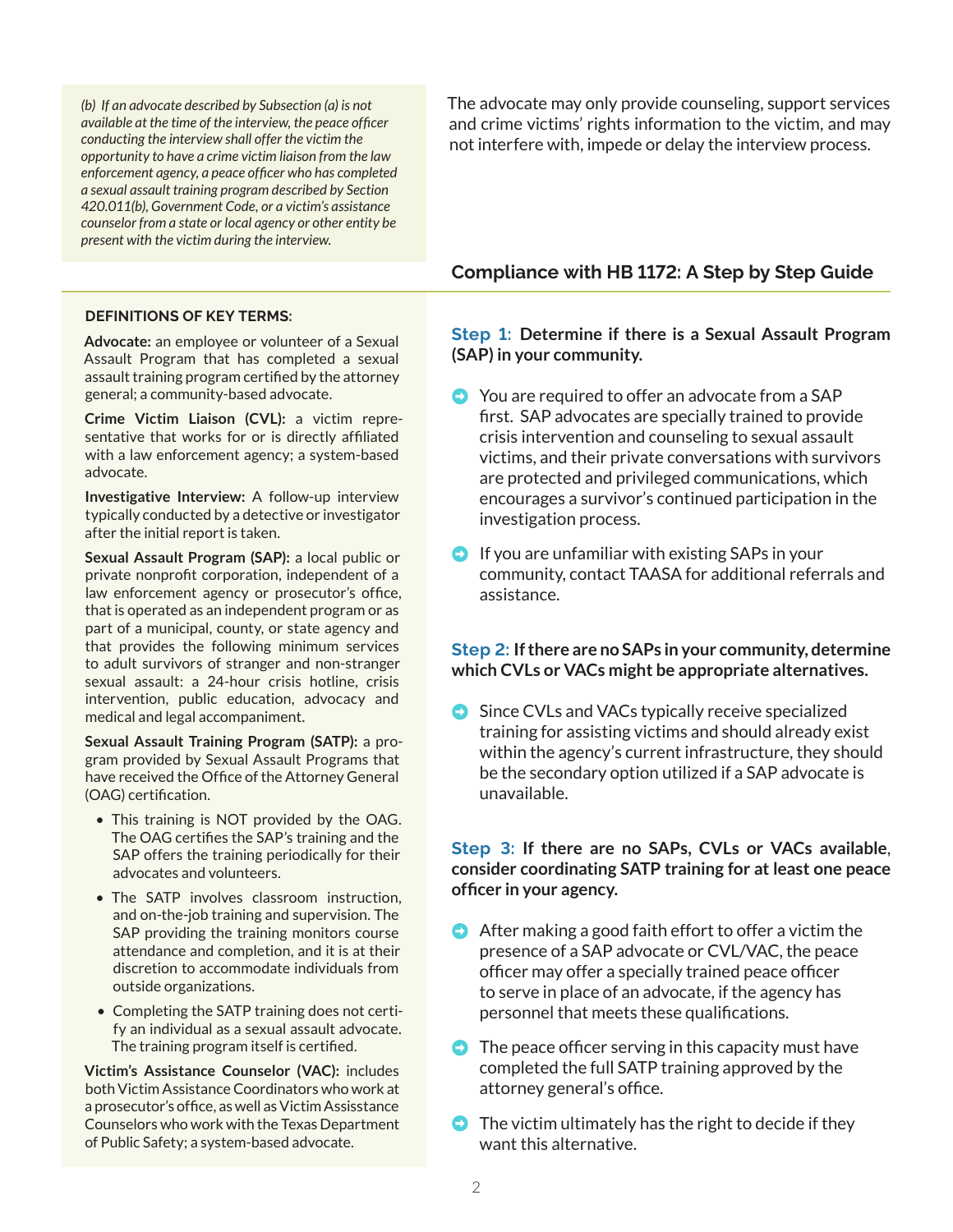## **Form relationships with existing SAPs:**

- Prior to conducting or scheduling an interview, connect with your local SAP to learn about advocacy services and relevant procedures.
- $\bullet$  If the program has the capacity, they can provide a private area for law enforcement to conduct their interview on a scheduled basis. Body cams and other forms of technology make it easier for interviews to be conducted in a more trauma-informed environment. This can be especially beneficial if your agency does not have a "soft" interview room.1

## **Fully inform sexual assault victims about their rights and local resources:**

- $\bullet$  Review your policies and procedures for informing victims of their rights. Ensure information is given to victims in an accessible manner that is tailored to the victim's needs, such as providing communication in the victim's preferred language.
- $\bullet$  Provide every sexual assault victim with information about the SAP in your community at your initial contact. This will make it easier for victims to access advocacy support when the detective calls to schedule an interview.
- $\bullet$  Even when the victim does not choose the presence of an advocate at the interview, ensure that the victim has the contact information for the SAP, CVL and VAC in your community, for followup support and services per Art. 56A.402 of the Code of Criminal Procedure.

## **Be flexible with schedule coordination:**

- $\bullet$  If the interview is scheduled for a time where an advocate is unavailable, and the victim wishes for an advocate to be present, the officer should reschedule the interview to accommodate the victim's needs. Some organizations have developed shared calendar systems so that law enforcement partners can see when SAPs have an advocate available. This approach can help streamline advocacy support.
- $\bullet$  If a CVL/VAC is more immediately available, a victim might elect to go forward with an interview with them present, rather than wait for a community-based advocate to arrive. In this case, consider offering the victim the opportunity to have both advocates present, and allow the community-based advocate to step in when they arrive.

If possible, allow the victim time to meet with an advocate prior to the interview. Give the victim the chance to speak with the advocate and learn about the services and support they can provide before asking them to make a decision about whether or not to have the advocate present for their interview. This approach ensures the victim has the information they need to make an informed choice.

<sup>1</sup> Research supports that survivors are often more comfortable when an interview takes place in a calming setting rather than at a police department. Lonsway, K. A., Archambault, J. (2020). Effective Victim Advocacy in the Criminal Justice System. End Violence Against Women International, pp 57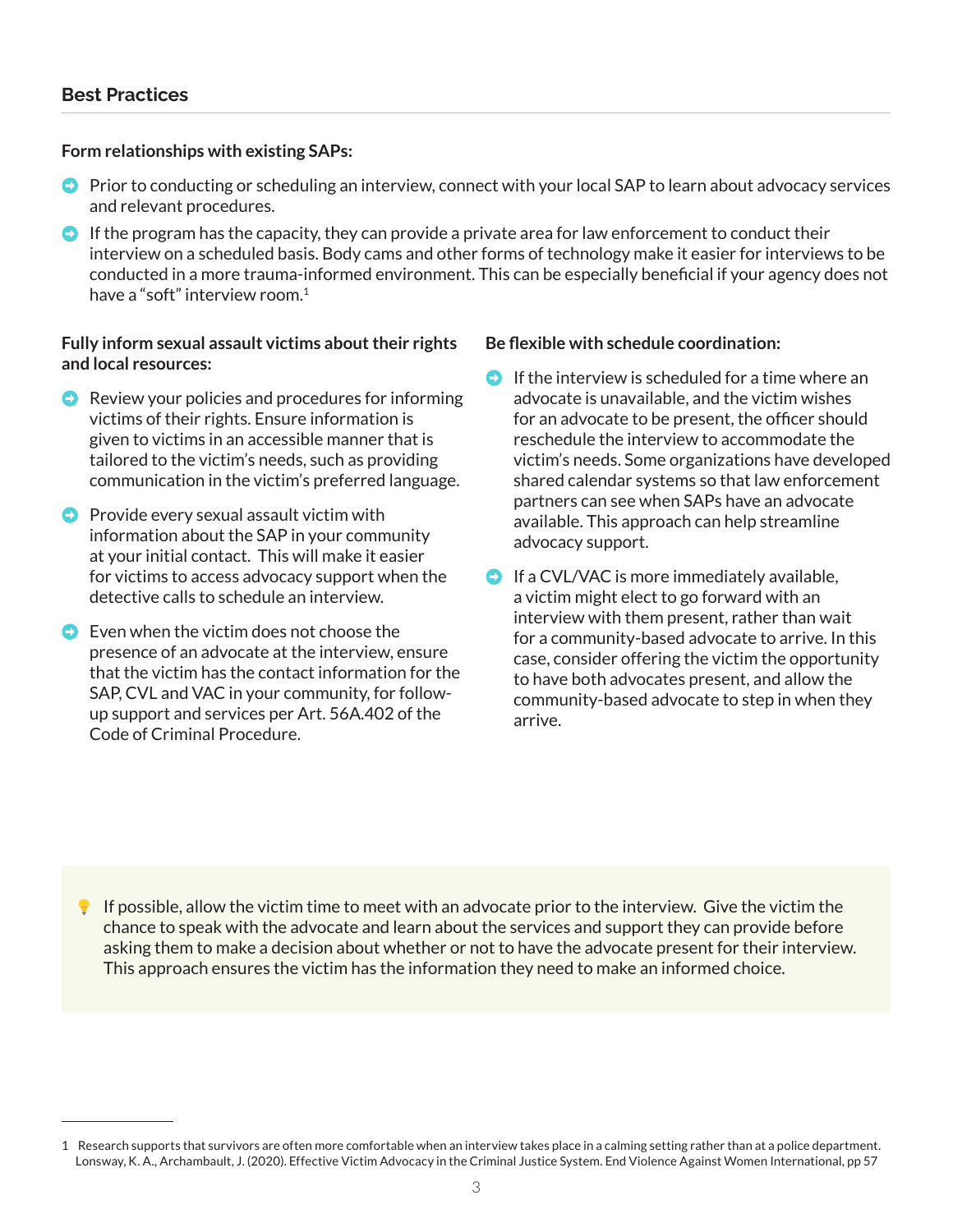## ➡ **What if the victim shows up to the police department with an advocate from a sexual assault program?**

Regardless of whether or not you coordinated with a SAP advocate in advance, if a victim requests their presence, the agency should allow them to be present, even during preliminary interviews that take place when the victim is making the initial report.

## ➡ **Where can we find an approved sexual assault training program that is required for peace officers to serve in place of an advocate?**

Only SAPs that have received the OAG SATP Certification can provide this training. Since this training is intended for individuals who work or volunteer for a sexual assault program, it is at the discretion of each individual agency to determine if they can accommodate individuals from outside organizations. Contact TAASA for assistance in locating a SATP.<sup>1</sup>

# ➡ **What if our agency doesn't have a CVL or VAC?**

Each law enforcement agency is required to designate at least one person to serve as the agency's CVL and prosecutor's offices are required to designate a VAC.<sup>2</sup> Consider creating partnerships with your prosecutor's office in case your CVL is unavailable.

## ➡ **Do we need to wait for an advocate before starting the interview?**

Yes, you should. Investigators should make a good faith effort to schedule interviews in advance so that an advocate is available for the time of the interview.

## ➡ **What if the victim changes their mind and decides they want an advocate during the interview?**

If at any time the victim decides they want an advocate present, the peace officer conducting the interview should afford the victim with the opportunity to have an advocate present. This may involve rescheduling the interview.

# ➡ **Can both a SAP advocate and a CVL/VAC be present in interviews?**

Yes, if a victim would like both qualifying advocates to be present, that should be at their discretion. Nothing in the law precludes multiple advocates from being present in the interview.



## **At the Crime Scene**

Ensure the victim has information about how to contact an advocate. If an advocate is already present, they should be allowed to stay with the victim for any questioning.



**At the Hospital**

An advocate should already be present for the exam, and should be allowed to remain with the victim for any questioning.



# **At the Police Station**

An advocate should be called and offered to a victim before any questioning begins.

<sup>1</sup> TAASA will be launching an online version of the SATP training that satisfies the classroom portion of the SATP training. Individuals who complete this training must still develop a partnership with a local program in order to obtain the remaining training requirements.

<sup>2</sup> Texas Code of Criminal Procedure, Art.56A.203. If your community has not yet designated a CVL or VAC, this is a first step that should take priority over training a peace officer. Contact TAASA for training resources and assistance.